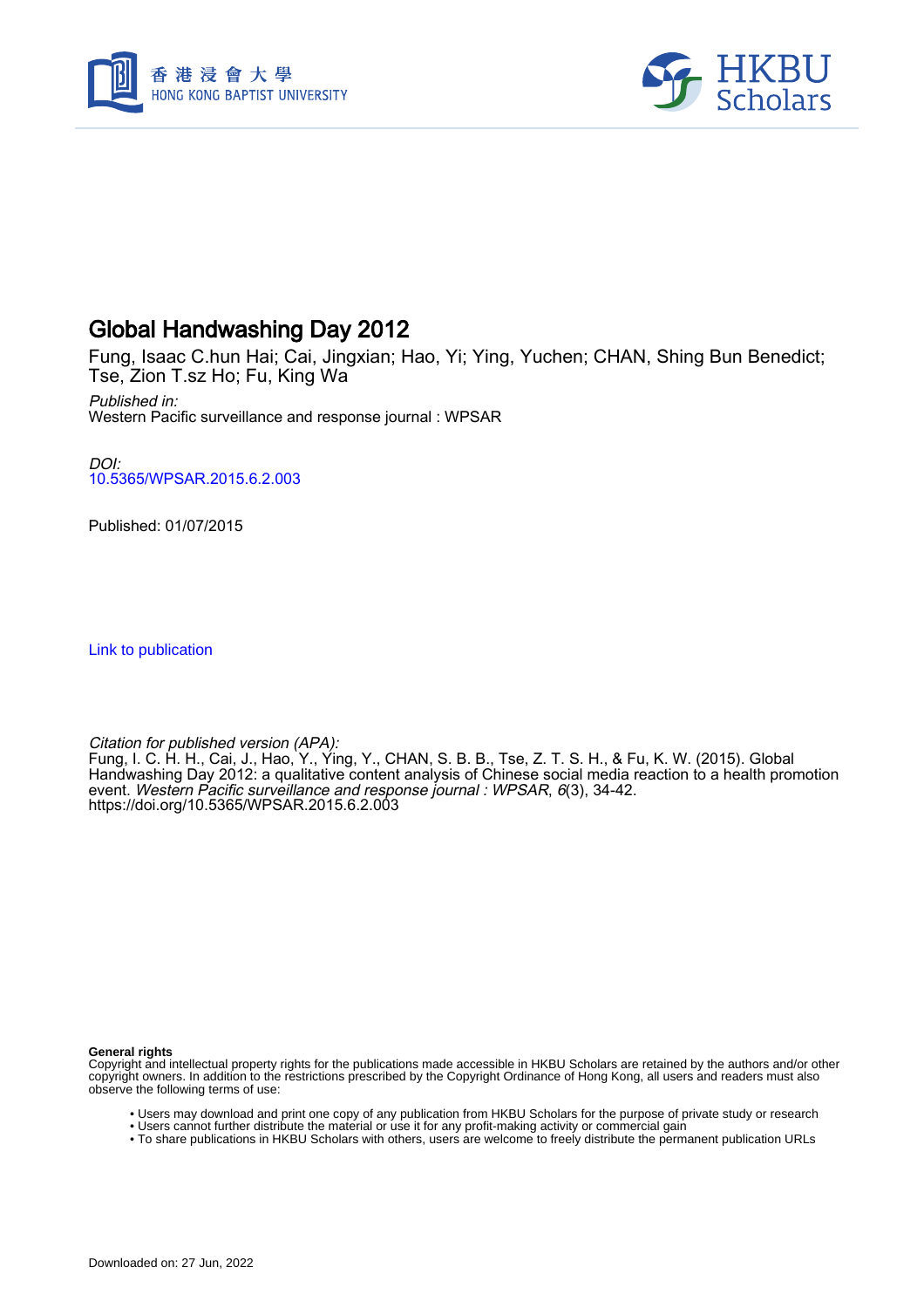# Authors

Isaac Chun-Hai Fung, Jingxian Cai, Yi Hao, Yuchen Ying, Benedict Shing Bun Chan Chan, Zion Tsz Ho Tse, and King-Wa Fu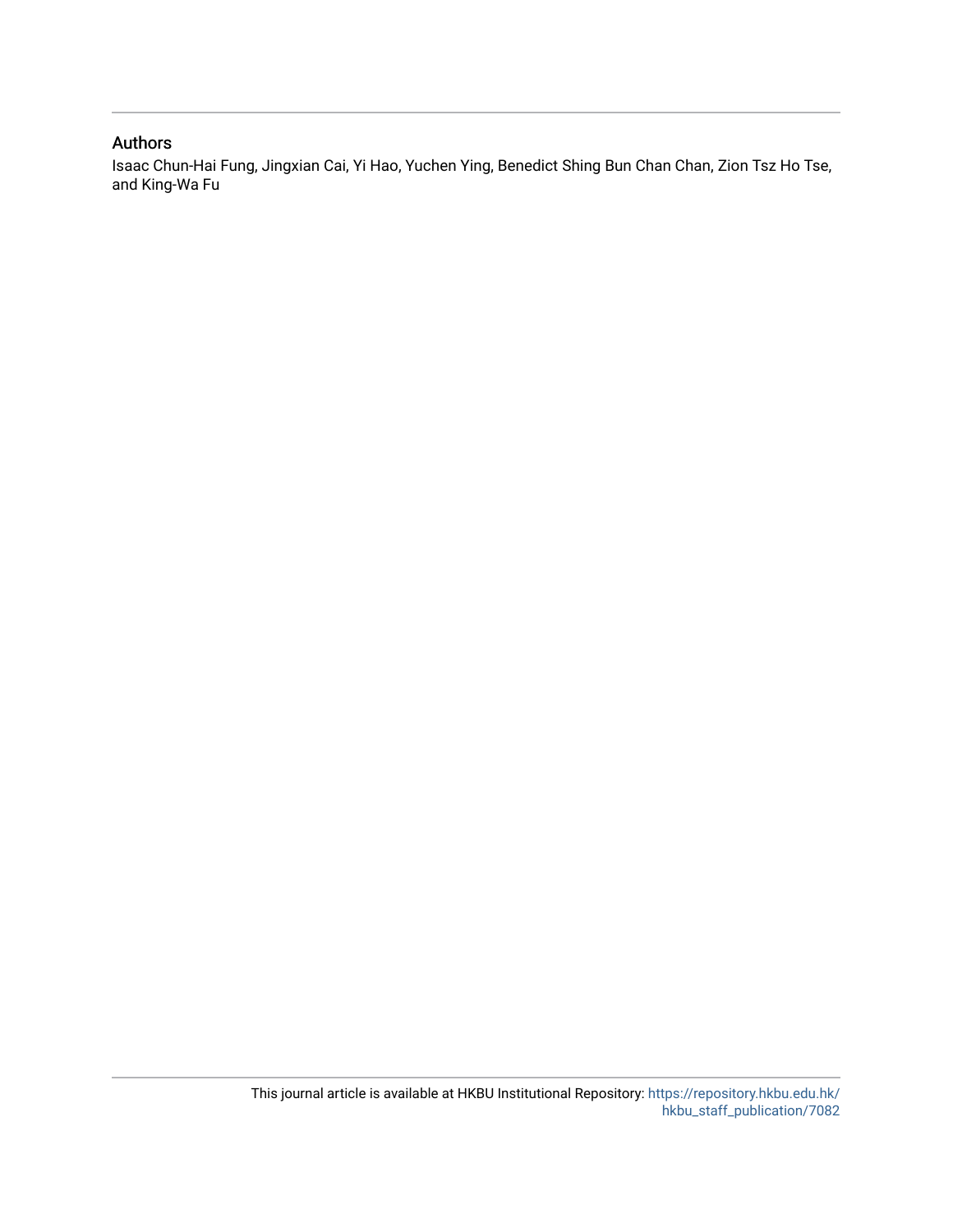# Global Handwashing Day 2012: a qualitative content analysis of Chinese social media reaction to a health promotion event

Isaac Chun-Hai Fung,ª Jingxian Cai,ʰ Yi Hao,ʰ Yuchen Ying,ª Benedict Shing Bun Chan,ª Zion Tsz Ho Tseª and King-Wa Fuf

Correspondence to Isaac Chun-Hai Fung (email: cfung@georgiasouthern.edu).

**Background:** Global Handwashing Day (GHD) is a handwashing promotion campaign organized by the Global Public-Private Partnership of Handwashing with Soap. In China, it has been promoted by the Chinese public health authorities, international organizations and multinational corporations through various channels including social media such as Sina Weibo, the leading Chinese microblogging site similar to Twitter. The objective of this study is to qualitatively assess Chinese social media users' reactions to a health promotion campaign using Global Handwashing Day (GHD) 2012 as an example.

**Methods:** We conducted a qualitative content analysis of 552 Weibo posts generated on GHD 2012 by Weibo users with 1000 or more followers with the Chinese keyword for "handwashing". We categorized the Weibo posts into groups by keywords that frequently appeared in the data set. These groups were either exact reposts of an original post, or they conveyed similar information.

**Results:** We observed the interconnections between traditional media and social media in handwashing promotion. Social media were found to serve as amplifiers of contents provided by traditional media. We observed the contextualization of global hygiene messages in a unique national social media market in China.

**Discussion:** Our study showed that social media and traditional media are two interconnected arms of the GHD campaign in China. Our analysis demonstrated that public health campaigns in China can be evaluated using social media data. The themes and topics identified in this study will help public health practitioners evaluate future social media handwashing promotion campaigns.

andwashing with soap has been shown to reduce<br>the risk of diarrhoeal diseases and respiratory<br>diseases.<sup>1–4</sup> However, handwashing compliance the risk of diarrhoeal diseases and respiratory at critical times (for example, before eating and after defecation) in many parts of the world is far from ideal. Gaps between knowledge and practice of handwashing persist.**<sup>5</sup>**

The Global Public-Private Partnership of Handwashing with Soap (PPPHW) was founded in 2001 to promote handwashing with soap across the globe.**<sup>6</sup>** It is a "coalition of international stakeholders", including the United Nations Children's Fund (UNICEF),

government agencies, universities, nongovernmental organizations and representatives of the private sector.**<sup>6</sup>** One of the key events that PPPHW organizes annually is Global Handwashing Day (GHD). The first GHD was organized on 15 October 2008 when more than 120 million children in 73 countries across five continents were mobilized to wash their hands with soap.**<sup>6</sup>** Since then, 15 October has been designated as GHD, and handwashing promotion activities are organized globally on that day each year.

Social media have been used by community-based organizations**<sup>7</sup>** and government agencies**8,9** to promote

Submitted: 23 April 2015; Published: 9 July 2015 doi: 10.5365/wpsar.2015.6.2.003

a Department of Epidemiology, Jiann-Ping Hsu College of Public Health, Georgia Southern University, Statesboro, Georgia, United States of America.

b Department of Biostatistics, Jiann-Ping Hsu College of Public Health, Georgia Southern University, Statesboro, Georgia, United States of America.

Department of Computer Science, The University of Georgia, Athens, Georgia, United States of America.

d Department of Religion and Philosophy, Hong Kong Baptist University; Department of General Education, School of Humanities and Social Science, Hang Seng Management College, Hong Kong Special Administrative Region, China.

e College of Engineering, The University of Georgia, Athens, Georgia, United States of America.

f Journalism and Media Studies Centre, The University of Hong Kong, Hong Kong Special Administrative Region, China.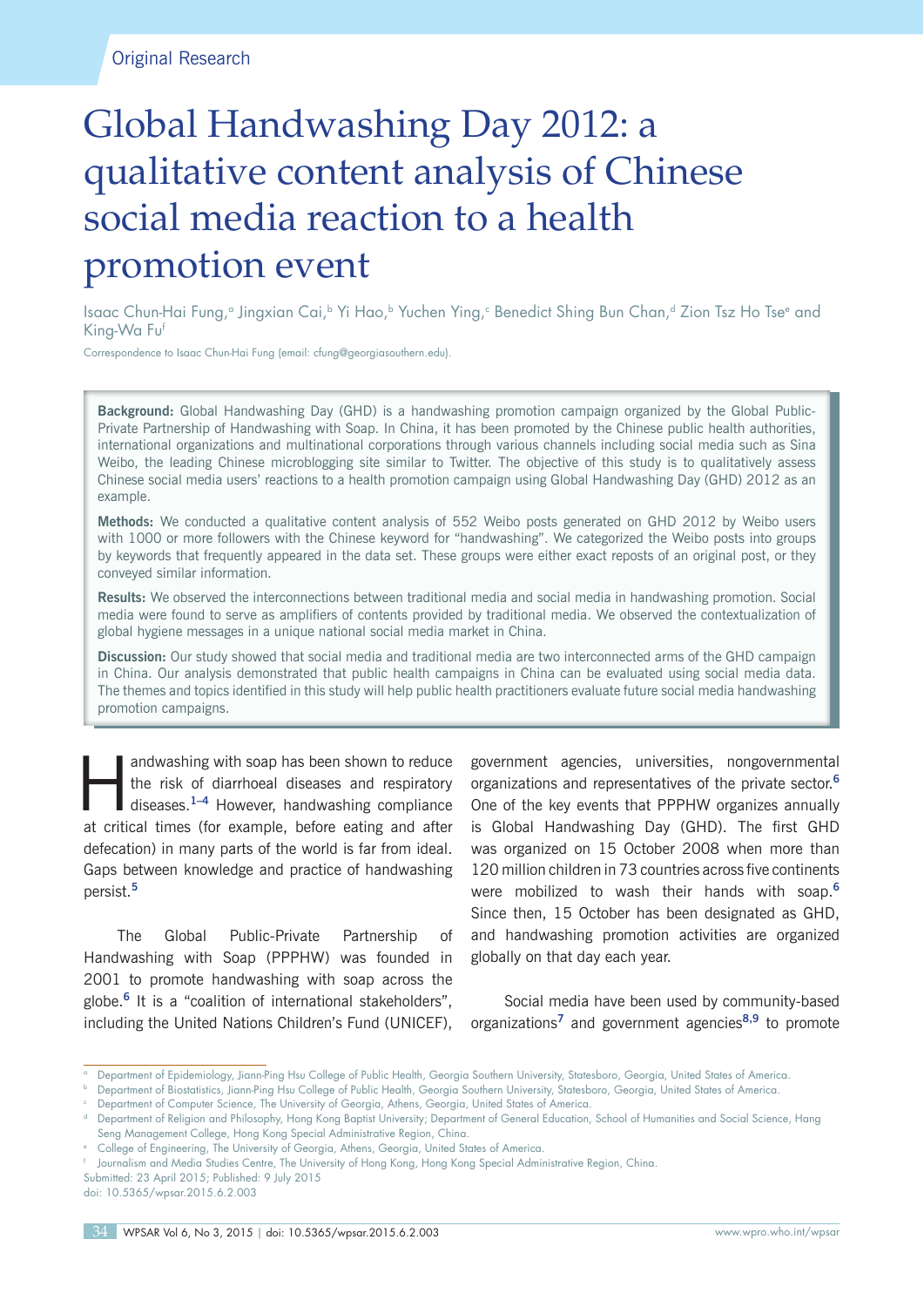

Note: The estimated total number of Weibo posts created in 2012 was based on a random sampling study by Fu & Chau (2013).**<sup>13</sup>**

health. Examples of social media include Facebook, the world's leading social networking site,**<sup>10</sup>** and Twitter, an online platform that allows users to post and repost 140-character-long messages online to the public. However, social media use in health promotion in many circumstances has remained uni-directional so that information flows only from public health professionals to the audience,**<sup>7</sup>** as observed in a recent study of Twitter use in Breast Cancer Awareness Month.**<sup>11</sup>** Raising health awareness and promoting healthy behaviours via social media remains a practical challenge for many organizations.

Weibo is the Chinese name for online platforms that provide microblogging services similar to Twitter. Weibo allows users to post publicly accessible messages of a maximum length of 140 Chinese characters via computers, tablets and smartphones. As Twitter is not accessible in mainland China, Weibo is popular as an alternative. Sina Weibo, the largest provider of Weibo services in China, claimed to have more than 500 million registered users as of December 2012.**<sup>12</sup>** Meanwhile, 98% of Weibo users were from mainland China, according to a random sampling study.**<sup>13</sup>** Weibo has been instrumental in online discussion of political and social events in China,**<sup>14</sup>** responses to natural disasters**<sup>15</sup>** and suicide prevention.**<sup>16</sup>** Conversations about various aspects of health are common on Weibo.**<sup>17</sup>** Weibo has also been a useful indicator of Chinese citizens' reaction to infectious disease outbreaks.**<sup>18</sup>** Given its unique characteristics, Weibo facilitates study of the online reaction to a health promotion campaign in a well-defined population.

The purpose of this study is to provide a qualitative content analysis of Weibo posts that helps generate hypotheses about social media health promotion. It will serve as a starting point for future studies that can test these hypotheses.

# **METHODS**

#### **Data acquisition and sampling**

Weibo data were collected through the Weiboscope project, as reported elsewhere.**14,18,19** Through a systematic search of the Sina Weibo user database via the Sina Weibo Application Programming Interface (API), we generated a list of about 350 000 indexed microbloggers who had 1000 or more followers when the project began data collection in 2011. We retrieved their Weibo posts regularly via API over the year of 2012. We selected a high-follower-count sample for two reasons. First, Weibo users with a high number of followers are more influential than those with a low follower count, and they frequently attract disproportionately large attention from the public.**<sup>13</sup>** Second, spam Weibo accounts are very common in China,**<sup>20</sup>** and our sampling methods minimize their influence (**Figure 1**). Our data set covered the year of 2012, and it is publicly available online.**<sup>21</sup>** For the purpose of this study, we only performed qualitative analysis on the data from 15 October 2012 containing the Chinese keyword for "handwashing."

The raw Weibo data were acquired in Comma-Separated Values (CSV) format.**<sup>14</sup>** The content of the Weibo posts as well as their metadata (e.g. their date of creation and the user IDs) were then available for secondary analysis. De-identification of the user IDs was performed through a process known as "hashing" (conversion into a different string of characters). The properties of each file were recorded in the first line,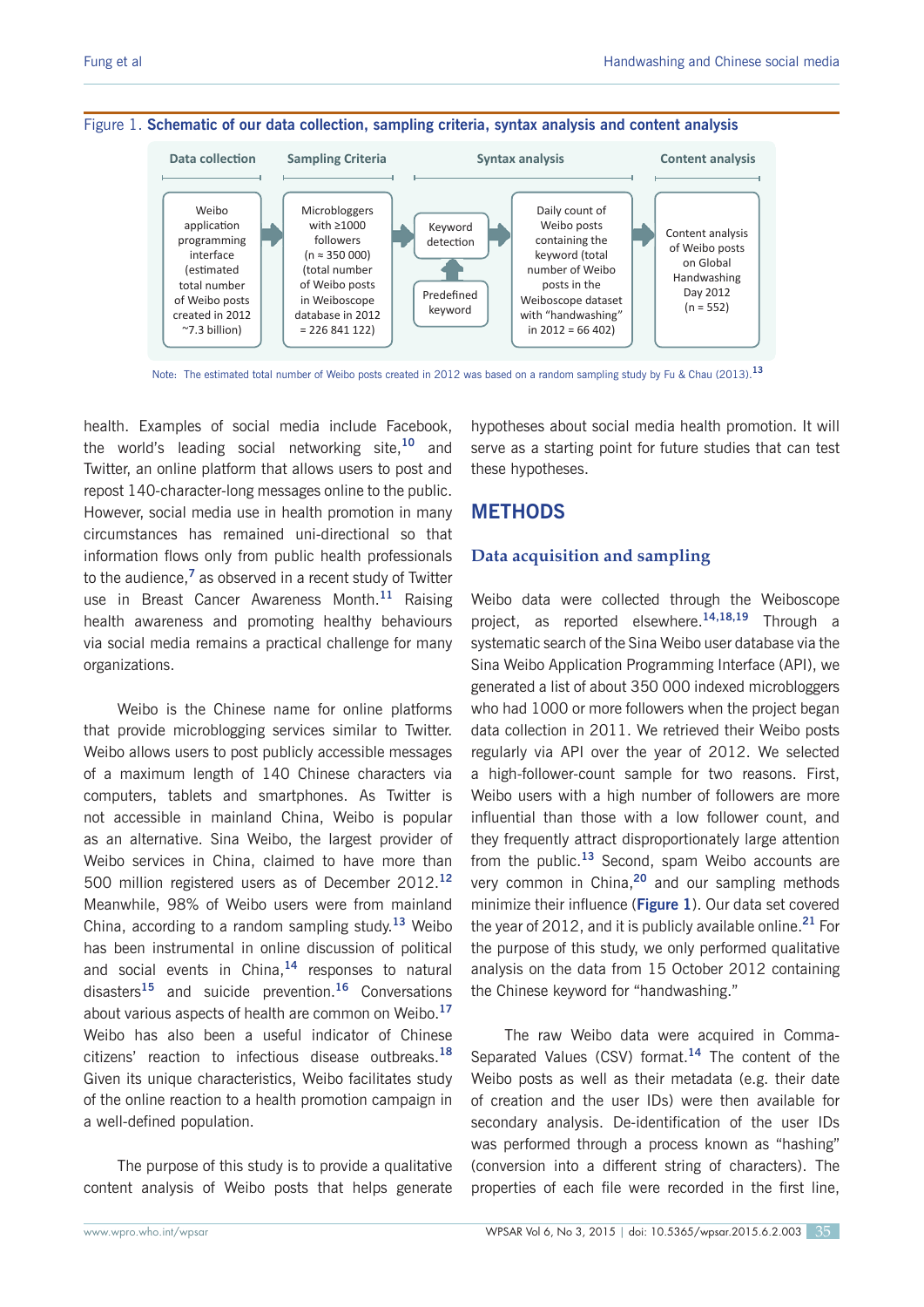

GHD, Global Handwashing Day.

followed by the Weibo post content.**<sup>18</sup>** This protocol of data processing and anonymization was approved by the Human Research Ethics Committee for Non-Clinical Faculties, The University of Hong Kong (EA440512) and by the Institutional Review Board, Georgia Southern University (H14167).

#### **Keyword detection**

A string-searching algorithm was used in our keyword detection. We searched the Chinese keyword for handwashing in the data set through a Python-based platform described in a previous study.**<sup>18</sup>** "The stringsearching algorithm in Python was implemented in C programming language. Python's multiprocessing library was used to process multiple files in parallel to accelerate the search."**<sup>18</sup>** Every Weibo post in the data set was searched, and we recorded if the keyword occurred in the data file (**Figure 1**). The daily count of Weibo posts mentioning handwashing is presented in **Figure 2**. We note that the Chinese keyword for handwashing may be combined with other Chinese characters to form other terms such as toilet/restroom or hand soap bottle which will reduce the positive predictive value (or precision) of our keyword. (For the original Chinese

characters please refer to Table S1, Online Supplementary Materials.)

Our data set included original Weibo posts and reposts, i.e. forwarded messages posted by someone else, or retweets in Twitter parlance. (Please note one important difference between Weibo re-posts and Twitter re-tweets. A re-tweet on Twitter must be limited to 140 letters, including the content of the original tweet. In contrast, Sina Weibo allows users to re-post a Weibo post and add another 140 Chinese characters.)

# **Qualitative content analysis**

We performed a qualitative content analysis of the Weibo posts mentioning handwashing. First, preliminary analysis was performed by identifying certain keywords that frequently appeared in the data set and noting their frequency of appearance. Next, the Weibo posts were categorized into groups. These groups were either exact reposts of an original post or they conveyed similar information. Topics of interest that might help generate hypotheses for future studies were then identified. We also visited the Weibo home pages of the key stakeholders of GHD 2012 in China, including the Chinese public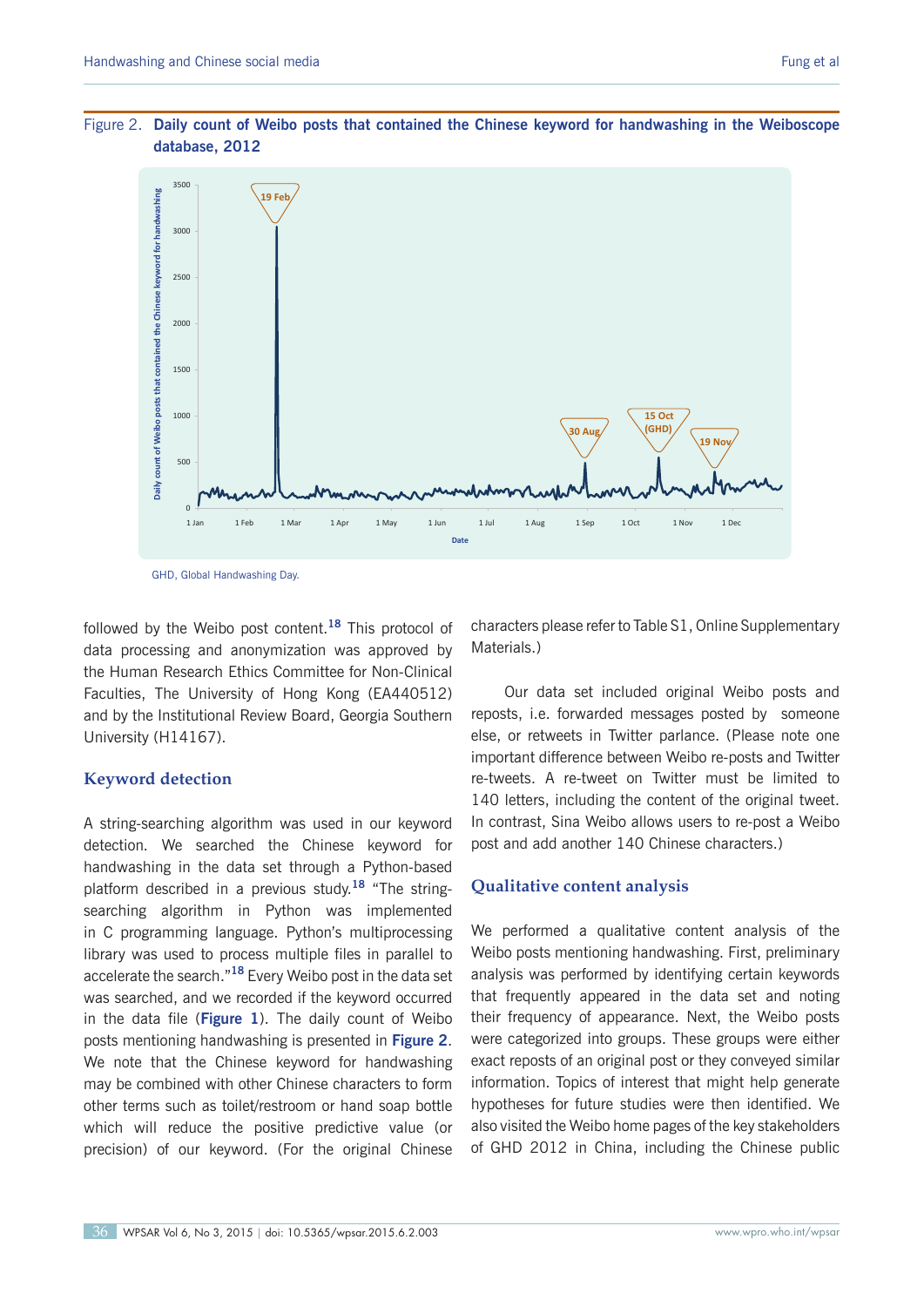#### Table 1. **Examples of Weibo posts explaining the origin and purpose of GHD.\***

|                  | <b>English translation</b>                                                                                                                                                                                                                                                                                                                                                                                                                                                                                                                                                                  | <b>Notes</b>                                                                                    |
|------------------|---------------------------------------------------------------------------------------------------------------------------------------------------------------------------------------------------------------------------------------------------------------------------------------------------------------------------------------------------------------------------------------------------------------------------------------------------------------------------------------------------------------------------------------------------------------------------------------------|-------------------------------------------------------------------------------------------------|
| <b>Example 1</b> | [Global Handwashing Day] Global Handwashing Day was initiated in 2008<br>by the Global Public-Private Partnership for Handwashing with Soap to call<br>upon the nations of the world to hold activities promoting handwashing with<br>soap on 15 October every year. According to the World Health Organization,<br>"correct handwashing" needs to satisfy four criteria: handwashing before<br>meals, after defecation and touching coins, etc.; using running water; using<br>soap or other cleansing products; handwashing for no less than 20 seconds.<br>Do you wash your hands often? | Altogether there were 13 Weibo<br>posts in our data set that<br>mentioned PPPHW.                |
| <b>Example 2</b> | [Global Handwashing Day] 15 October is Global Handwashing Day. Even<br>though handwashing is a small thing in daily life, this simple and important<br>action has a very significant effect on raising people's hygiene awareness and<br>preventing diseases. Kids, especially, must develop good handwashing habits<br>and love handwashing. Dear everyone, is your handwashing method correct?<br>If it isn't you need to learn it well.                                                                                                                                                  | There were another seven<br>Weibo posts in our data set that<br>were very similar to this post. |

\* The original Chinese posts and the emotion icons therein can be found in **Alternative Table 1** in the Online Supplementary Materials. GHD, Global Handwashing Day; PPPHW, Private-Public Partnership of Handwashing with Soap.

health agencies, UNICEF and three multinational or national corporations that sold hand hygiene products in China. In this paper, the identities of only these large entities are revealed and discussed. No individual Weibo users are identified.

# **RESULTS**

# **Description of peaks of handwashing Weibo posts**

In 2012, there were four major peaks in our Weibo data set with the keyword for handwashing (**Figure 2**). The peak on 19 February 2012 was generated by reposts of news about the extravagant cost of accessories on certain Chinese high-speed trains, including an expensive hand soap bottle. The peak on 30 August 2012 was generated by news about an *E. coli* concentration in ice-cream of a certain brand exceeding established standards. Because the news proposed that "incomplete handwashing" by production personnel was a potential source of secondary contamination, a surge in Weibo posts mentioning "handwashing" was observed.**<sup>22</sup>** The peak on World Toilet Day (19 November 2012) was unrelated to that campaign but related to a news report on that day about the suicide of a university student who dropped to her death out of a restroom window in a university building.**<sup>23</sup>**

# **Content analysis**

In total, 552 Weibo posts on GHD by keyword search were identified. Of these 552 posts, 82 (15%) were

deemed irrelevant as the keyword for handwashing was combined with other Chinese characters to form other terms, such as washing basins, toilet/restroom and hand soap.

# **Basic information about GHD**

There were 13 Weibo posts (13/552, 2.4%) that mentioned PPPHW by either its Chinese name or its English acronym (**Table 1**). These posts provided correct information about the origin of GHD. There were another seven Weibo posts in our data set that suggested that the GHD was established by the World Health Organization on 13 October 2005 (Table S2 in Online Supplementary Materials).

We also found that while 212 posts (212/552, 38.4%) carried the official Chinese name of Global Handwashing Day, 17 (3.1%) posts mentioned "World Handwashing Day" and 32 (5.8%) posts mentioned "International Handwashing Day".

# **GHD promotional events, videos and commercial advertisements**

We identified 56 Weibo posts (56/552, 10.1%) that were related to the official GHD promotional event organized by the Chinese Government. The guests of honour were an Olympic gold medallist and his mother. UNICEF also used Weibo to promote their GHD videos on the Chinese equivalent of YouTube (Youku) that featured a movie star. **Table 2** illustrates the reposting sequence of the original post by UNICEF with some examples. Commercial firms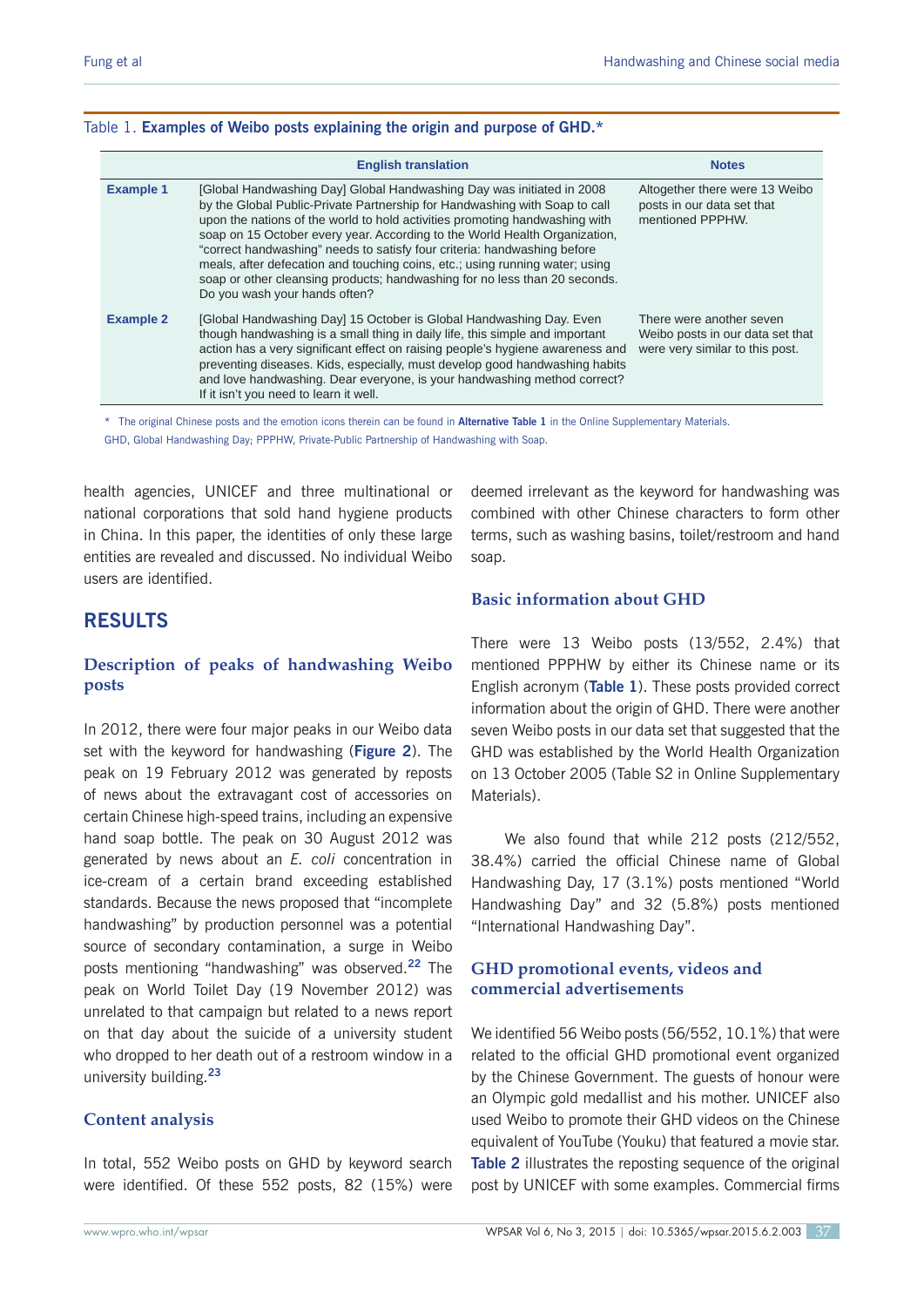|  |  |  | Table 2. An example of a chain of reposts of UNICEF Weibo post on GHD 2012* |  |  |
|--|--|--|-----------------------------------------------------------------------------|--|--|
|--|--|--|-----------------------------------------------------------------------------|--|--|

|                 | <b>English translation of sample Weibo posts</b>                                                                                                                                                                                                                                                                                                                                                                                                                                                                                                       | <b>Notes</b>                                                                                       |
|-----------------|--------------------------------------------------------------------------------------------------------------------------------------------------------------------------------------------------------------------------------------------------------------------------------------------------------------------------------------------------------------------------------------------------------------------------------------------------------------------------------------------------------------------------------------------------------|----------------------------------------------------------------------------------------------------|
| <b>Post</b>     | Today is #Global Handwashing Day#. According to the estimates of the World<br>Health Organization, every year in China, about 40 000 children under the<br>age of five die of diarrhoea. Handwashing with soap and water at critical<br>moments, such as before meals or after defecation, would help reduce the<br>incidence of diarrhoeal diseases by over 40% and the incidence of respiratory<br>diseases by nearly 25%. Let us follow Chen Kun to do a handwashing<br>exercise! Learn how to wash your hands in 50 seconds. (~http://t.cn/h4XSzE) | Original post by UNICEF (http://www.<br>weibo.com/1749268803/z0yXM6jtH,<br>accessed 15 June 2015). |
| <b>Repost 1</b> | [Global Handwashing Day] Today is Global Handwashing Day. Quickly,<br>together with UNICEF China Ambassador Chen Kun: correct handwashing,<br>building health by hands! (http://t.cn/h4XSzE)                                                                                                                                                                                                                                                                                                                                                           | Repost by United Nations (http://weibo.<br>com/1709157165/z0Avf6wn1, accessed<br>15 June 2015).    |
| <b>Repost 2</b> | Children, have you washed your hands? If not, hurry up and wash before you<br>sleep.                                                                                                                                                                                                                                                                                                                                                                                                                                                                   | A Weibo user's repost of United Nations'<br>repost of UNICEF's post.                               |

\* The original Chinese posts and the emotion icons can be found in **Alternative Table 2** in the Online Supplementary Materials. GHD, Global Handwashing Day.

also promoted GHD 2012 via Weibo. (Supplementary section 1, Tables S3 and S4 in Online Supplementary Materials.)

#### **A report on a survey of handwashing behaviour**

We identified 50 Weibo posts (50/552, 9.1%) in our data set that quoted a report from the official national paper of the Chinese government (*People's Daily*) on a survey that found that only 7% of the respondents washed hands in all seven circumstances specified in the survey (after defecation, before meals, after changing nappies, after meals, after touching pets, after touching money and after sneezing). We identified another 19 Weibo posts (19/552, 3.4%) that mentioned two other handwashing-related surveys (Supplementary section 2 and Table S6 in Online Supplementary Materials).

#### **Washing hands correctly**

# *Four criteria of correct handwashing*

Several Weibo posts mentioned a so-called "World Health Organization's (WHO) four criteria on correct handwashing" (the WHO guidelines have six steps): (1) handwashing before meals, after defecation and touching coins, etc.; (2) using running water; (3) using soap or other cleansing products; and (4) handwashing for no less than 20 seconds. For example, we identified 52 posts (52/552, 9.4%) that mentioned "20 seconds". Forty-one posts mentioned all four criteria, five mentioned three criteria and six posts mentioned just one criterion (handwashing for no less than 20 seconds) (**Table 1**, Example 1).

# *Six steps of handwashing*

The "Six Steps of Handwashing," first originated in an experiment by Ayliffe et al,**<sup>24</sup>** are now being promoted globally as a standard handwashing method. We identified 29 Weibo posts (29/552, 5.2%) that mentioned six steps of handwashing (Examples 1 and 2 in **Table 3**). Interestingly, this method, though it originated in the United Kingdom, gained a new nickname in China. We identified posts that described the six steps of handwashing as the "Buddha's Palm", literally "Tathāgata Palm" (10 posts) or "Tathāgata Divine Palm" (4 posts) (Examples 2 and 3 in **Table 3**). This was originally a fictional martial arts move that appeared in movies. The People's Daily released a poster on their official Weibo with the title "Practice 'Buddha's Palm' diligently. Wash hands and keep healthy" and described the six steps of handwashing in a poem**<sup>25</sup>**(Table S6 in Online Supplementary Materials). This is an example of how a hygiene practice adopted by the global medical community can be adapted and contextualized in a health promotion campaign in a particular culture.

#### **Importance and benefits of handwashing**

Weibo posts described the importance and benefits of handwashing. Examples include the "very important effect on raising people's hygiene awareness and preventing diseases" (**Table 1**, Example 2), the reduction of "the incidence of diarrhoeal diseases by over 40% and the incidence of respiratory diseases by nearly 25%" (**Table 2**), and that "correct handwashing is more costeffective than vaccines or any other health interventions" (Table S7, Example 1 in Online Supplementary Materials).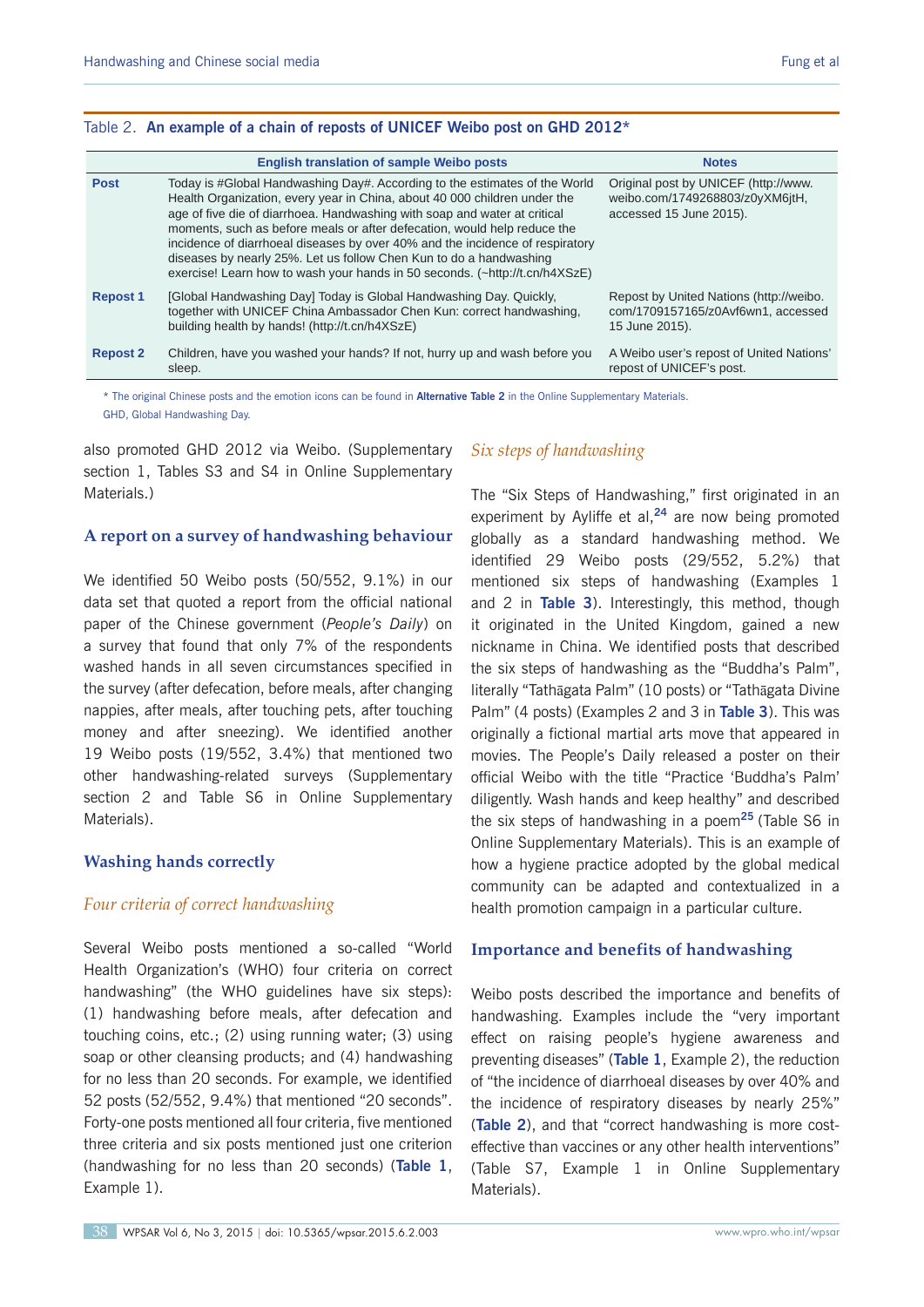|                  | <b>English translation of sample Weibo posts</b>                                                                                                                                                                                                                                                                                                                                                                                                                                                                                                                                                                                                         | <b>Notes</b>                                                                                                                                                                                                                                        |
|------------------|----------------------------------------------------------------------------------------------------------------------------------------------------------------------------------------------------------------------------------------------------------------------------------------------------------------------------------------------------------------------------------------------------------------------------------------------------------------------------------------------------------------------------------------------------------------------------------------------------------------------------------------------------------|-----------------------------------------------------------------------------------------------------------------------------------------------------------------------------------------------------------------------------------------------------|
| <b>Example 1</b> | [Today is "Global Handwashing Day"] Have you washed your hands?<br>Experts point out that regular handwashing removes only 18% of bacteria.<br>The correct method: (1) rub palm to palm with fingers closed together;<br>(2) rub palm to back of the hand with fingers interlaced, and then repeat<br>after changing hand positions; (3) rub palm to palm with fingers interlaced;<br>(4) bend fingers, rub the finger joints in the palm of the other hand;<br>(5) clasp the thumb of the left hand with the right hand and rub in a<br>rotational movement; (6) rub the finger tips in a closed position in the<br>opposite palm in a circular motion. |                                                                                                                                                                                                                                                     |
| <b>Example 2</b> | #World Handwashing Day# [Today have you washed your hands?] Today<br>is Global Handwashing Day. Hands are the carriers of bacteria and virus.<br>Through direct contacts or through indirect contact in public venues,<br>hands can spread germs from one person to another. How do you wash<br>hands correctly? Quickly, come and take a look at the "Buddha's Palm" <sup>†</sup><br>style six steps of handwashing. Let us wash hands correctly. Touch the<br>world without worries. P.S. Lunchtime is approaching. Remember to wash<br>your hands before every meal!                                                                                  | The link is a United Nations<br>Children's Fund video featuring<br>Chen Kun (a famous Chinese<br>actor) and children washing<br>hands using the correct methods<br>(http://v.youku.com/v_show/id_<br>XMjE0MTI2NTAw.html, accessed<br>15 June 2015). |
| <b>Example 3</b> | Youth, have you washed your paws? Practice "Buddha's Palm" diligently.<br>Wash hands and keep healthy!                                                                                                                                                                                                                                                                                                                                                                                                                                                                                                                                                   | "Buddha's Palm" became a<br>synonym of the six steps of<br>handwashing.                                                                                                                                                                             |

#### Table 3. **Examples of Weibo posts that mentioned or alluded to the six steps of handwashing\***

\* The original Chinese posts and the emotion icons therein can be found in Alternative Table 3 in the Online Supplementary Materials.

† Literally, "*Tath*ā*gata* Divine Palm".

 Literally "*Tath*ā*gata* Palm". "Buddha's Palm" is a fictional martial arts move that appears in popular *kungfu* (martial arts) movies and *wuxia* (martial hero) novels.

# Individuals' comments

Apart from public health agencies, commercial firms and mass media outlets, some Weibo users also generated their own comments in reaction to GHD. To illustrate the diversity of contents, we chose five posts as examples (see Table S8 in Online Supplementary Materials): (1) an example of someone's personal experience after attending four sessions of hand hygiene training; (2) a creative Weibo post promoting GHD; (3) a sarcastic comment on GHD; (4) a Weibo post that freely associated GHD with a scene in a popular novel; and (5) a Weibo post that took the opportunity to persuade fugitives and potential criminals to stop committing crimes. These examples highlight how a successful public health campaign may draw attention from a variety of people, who may or may not interpret it in the way the organizers of the campaign initially envisioned.

# **DISCUSSION**

We performed a qualitative content analysis of 552 Weibo posts generated on GHD 2012 by Weibo users who had 1000 or more followers. We identified various GHD-related themes and topics, including basic information about GHD; promotional events, multimedia and commercial advertisements; and health information such as prevalence of handwashing behaviour, the correct

handwashing method and the importance and benefits of handwashing. We also identified some comments created by individual Weibo users.

As a global health promotion initiative, GHD 2012 was chosen as a case study because this health promotion campaign was promoted by the Chinese Government and its partners through a few clearly identified activities and multimedia materials within a well-defined time frame.**<sup>26</sup>** It was advertised via social media as well as other traditional mass media. Moreover, PPPHW had developed social media guidelines for its partners to use in GHD promotion.

We found that Weibo was used as a means to disseminate information by various stakeholders of GHD in China, including the Chinese public health authorities, UNICEF and a few corporations that produced hand hygiene products. Weibo posts formed part of the overall health communication strategy to raise GHD awareness together with other promotional events, TV shows, guest celebrities, videos and songs. Posting events in real time in Weibo, and posts having links to instructional videos or songs about handwashing helped the promotion.

Social media can serve as amplifiers of contents provided in traditional mass media such as radio, television and print.**11,27** As illustrated by the Weibo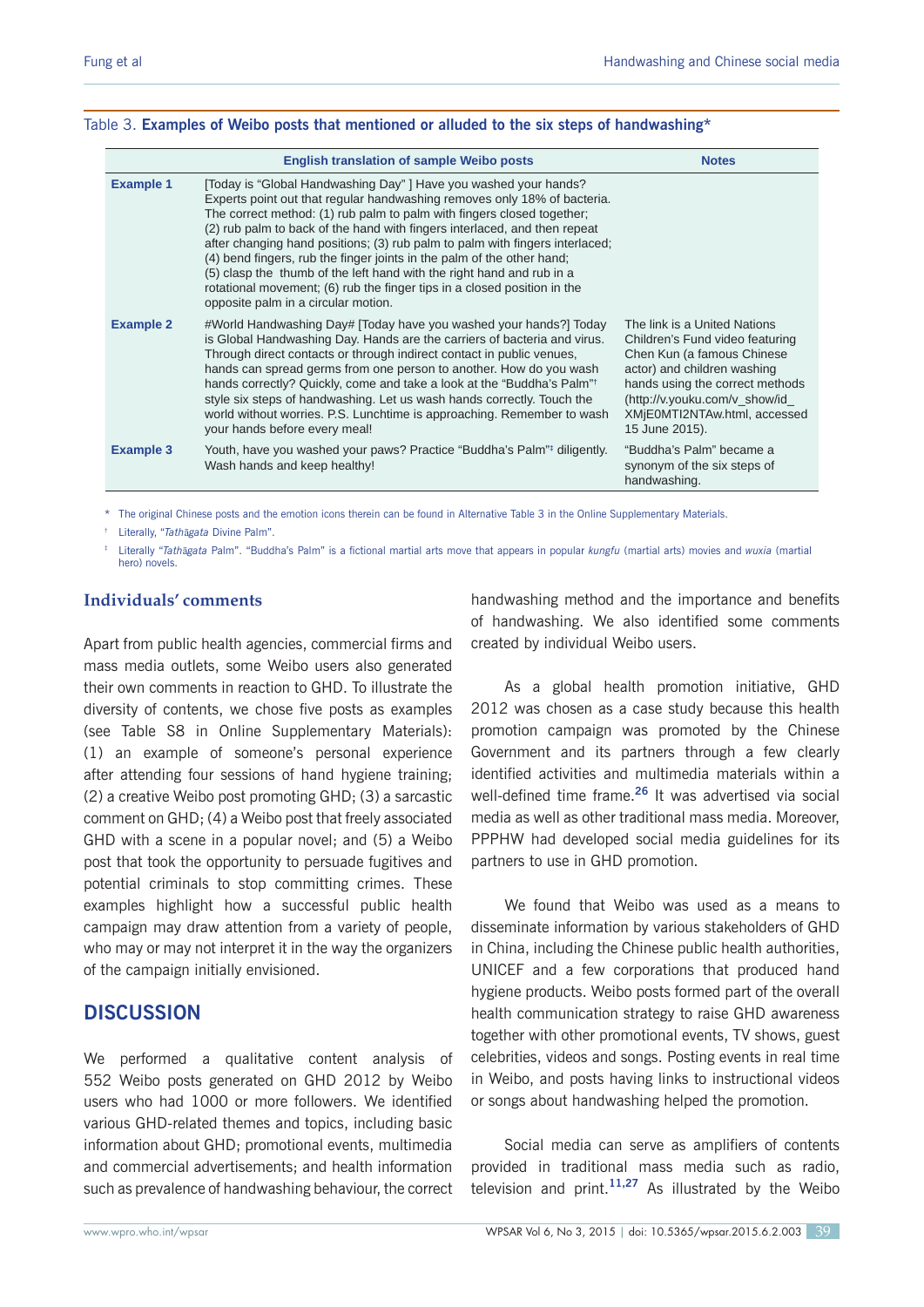posts about the survey on the prevalence of handwashing behaviour among Chinese urban residents, newspapers used Weibo to disseminate headlines and provide links to their newspaper articles (Table S6 in Online Supplementary Materials). Traditional media may report on contents that are originated on social media.**<sup>28</sup>** While our analysis suggested that social media were used by organizations as a means for health promotion, it did not provide evidence that social media had replaced traditional media in health communications.

Social media facilitate evaluation of health communications campaigns. In the past, health communications via mass media could be evaluated through surveys such as TV ratings. The dissemination process of Twitter or Weibo messages can also be documented and analysed now. The availability of social media data allows public health professionals to evaluate their health communication campaigns in a timely manner through both quantitative and qualitative analyses. By identifying the themes and topics of social media contents, health communication professionals may be able to focus their efforts on creating and disseminating contents that attract more attention. In the future, researchers can also investigate how photo and video links in Weibo posts may attract more attention and determine the characteristics of Weibo users who are more likely to repost health communication messages.

Social media in mainland China form a distinctive national market as there is only limited access to certain global social media (e.g. Facebook, Twitter and Youtube, etc.). China-based, Chinese-language social media such as Sina Weibo and Youku have attained phenomenal success in this unique environment.**<sup>29</sup>** However, their role in health communications in China has not yet attracted much scholarly attention. Future research that compares Weibo with Twitter, or Youku with Youtube, will further reveal the similarities and differences between these platforms and how health information disseminates and evolves in a distinctive national Internet user community.**<sup>28</sup>**

Social media are lenses through which contextualization of global public health messages can be observed and documented. GHD as a global initiative relies on national and local partners to promote handwashing. Handwashing promotional messages that originated from international organizations were contextualized by the Chinese stakeholders into culturally

adapted messages. They were then disseminated from the capital to the rest of China via China-based social media. The re-invention of the six steps of handwashing as the "Buddha's Palm", as found in the Weibo posts, is a good illustration. Further analyses on the contextualization of these promotional messages will inform public health professionals on how they can better contextualize health communication in today's digital age.**<sup>31</sup>**

As the data were originally collected for a different study,**<sup>14</sup>** we did not define our operational sampling parameters to optimize collection of data pertaining to any specific health-related keywords. Our data set only comprised 350 000 Weibo users who had 1000 or more followers. Among these users, around 5000 were Chinese dissident writers, journalists and scholars; another 38 000 were users with an authenticated status having more than 10 000 followers.**14,19** The study sample constituted less than 1% of all registered users of Sina Weibo.**<sup>13</sup>** Nonetheless, the study samples represent the most influential Weibo users who contributed the most content in Weibo. According to a random sampling study, 5% of Weibo accounts generate 80% of the original posts, and over 50% of Weibo accounts never post anything.**<sup>13</sup>**

The Chinese keyword for handwashing may be combined with other Chinese characters to form other terms as demonstrated in two of the four peaks discussed in the Results section. Eighty-two (15%) of the 552 posts belonged to this category in which the Chinese characters for handwashing were part of a longer term; those posts were irrelevant to GHD. The positive predictive value was found to be about 85% for handwashing in this study.

A certain level of subjectivity cannot be avoided in our qualitative analysis. Nonetheless, our goal is to identify topics and themes that will facilitate future research in digital health communications and, in particular, handwashing promotion. Categories created in this paper can be adapted to code Weibo posts and Twitter tweets in future studies.

While handwashing Weibo posts might lead to increased awareness and practice of handwashing among its users, our analysis did not provide any direct evidence to support that. Obtaining such evidence requires surveys of knowledge, attitudes and perceptions of hand hygiene,**32,33** structured observation studies**34,35**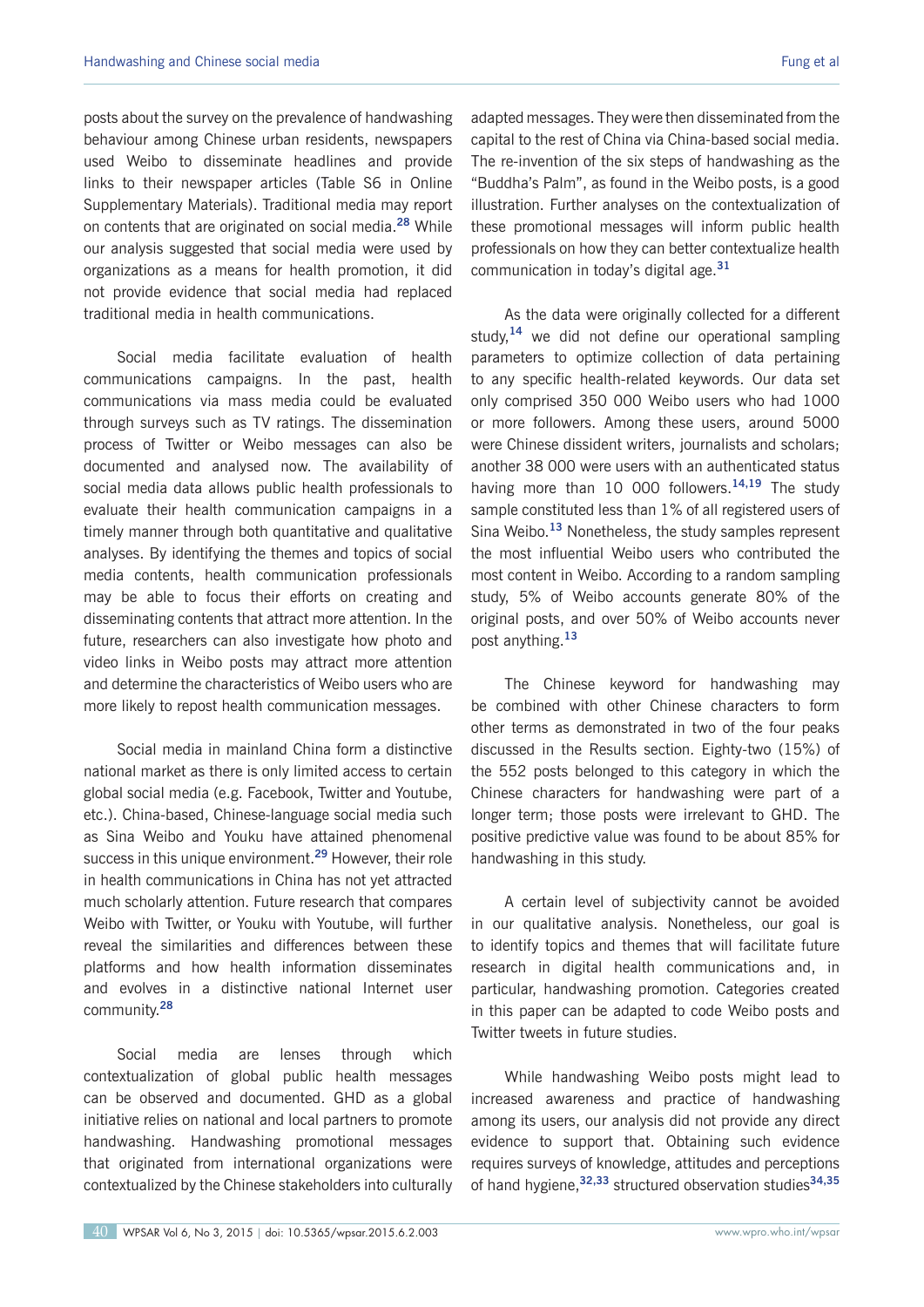and/or video surveillance**<sup>36</sup>** of handwashing behaviours in community settings. Furthermore, as with other social media, Weibo users are, in general, younger and more urban.**<sup>37</sup>** Reaching the rural poor, especially the elderly in China, as in any middle or low-income country, will require other creative means.

We performed a qualitative analysis of the content of Weibo posts about GHD 2012 to identify topics and themes of handwashing promotion in China. Our study showed that social media and traditional media are two interconnected arms of the GHD campaign in China. We documented the contextualization of global handwashing messages and their dissemination to audiences in a national social media market that is protected from international competition. Our analysis demonstrated that public health campaigns in China can be evaluated using social media data.**<sup>11</sup>** Our analysis serves as one step towards future comparative social media studies of global health promotion campaigns.

# *Conflicts of interest*

None declared.

#### *Funding*

None.

#### *Acknowledgement*

The authors thank Mr Chung-Hong Chan for questions regarding emotion icons on Weibo. The authors thank Dr Pavani Ram and Ms Hanna Woodburn for helpful discussion about handwashing. Jingxian Cai and Yi Hao thank Jiann-Ping Hsu College of Public Health for their graduate assistantships.

Jingxian Cai and Yi Hao contributed equally to this paper. Zion Tsz Ho Tse and King-Wa Fu are co-senior authors of this paper.

#### **References:**

- 1. Curtis V, Cairncross S. Effect of washing hands with soap on diarrhoea risk in the community: a systematic review. *The Lancet Infectious Diseases*, 2003, 3:275–281. doi:10.1016/S1473- 3099(03)00606-6 pmid:12726975
- 2. Ryan MA, Christian RS, Wohlrabe J. Handwashing and respiratory illness among young adults in military training. *American Journal of Preventive Medicine*, 2001, 21:79–83. doi:10.1016/S0749- 3797(01)00323-3 pmid:11457626
- 3. Cairncross S. Handwashing with soap a new way to prevent ARIs? *Tropical Medicine & International Health*, 2003, 8:677–679. doi:10.1046/j.1365-3156.2003.01096.x pmid: 12869087
- 4. Luby SP et al. Effect of handwashing on child health: a randomised controlled trial. *Lancet*, 2005, 366:225–233. doi:10.1016/ S0140-6736(05)66912-7 pmid:16023513
- 5. Rabbi SE, Dey NC. Exploring the gap between hand washing knowledge and practices in Bangladesh: a cross-sectional comparative study. *BMC Public Health*, 2013, 13:89. doi:10.1186/1471-2458-13-89 pmid:23363772
- 6. *The Global Public-Private Partnership for Handwashing* (PPPHW). (http://globalhandwashing.org/, accessed 25 June 2015).
- 7. Ramanadhan S et al. Social media use by community-based organizations conducting health promotion: a content analysis. *BMC Public Health*, 2013, 13:1129. doi:10.1186/1471-2458- 13-1129 pmid:24313999
- 8. Harris JK et al. Local health department use of twitter to disseminate diabetes information, United States. *Preventing Chronic Disease*, 2013, 10:E70. doi:10.5888/pcd10.120215 pmid:23639765
- 9. Harris JK, Snider D, Mueller N. Social media adoption in health departments nationwide: the state of the states. *Frontiers in Public Health Services and Systems Research*, 2013, 2:5.
- 10. Mander J. *GWI Social: GlobalWebIndex's quarterly report on the latest trends in social networking (Q4 2014).* London, GlobalWebIndex, 2015.
- 11. Thackeray R et al. Using Twitter for breast cancer prevention: an analysis of breast cancer awareness month. *BMC Cancer*, 2013, 13:508. doi:10.1186/1471-2407-13-508 pmid:24168075
- 12. Mozur P. How many people really use Sina Weibo? Beijing, *Wall Street Journal China*, 2013 (http://blogs.wsj.com/ chinarealtime/2013/03/12/how-many-people-really-use-sinaweibo/, accessed June 28, 2015).
- 13. Fu KW, Chau M. Reality check for the Chinese microblog space: a random sampling approach. *PLoS ONE*, 2013, 8:e58356. doi:10.1371/journal.pone.0058356 pmid:23520502
- 14. Fu KW, Chan CH, Chau M. Assessing censorship on microblogs in China: discriminatory keyword analysis and the real-name registration policy. *Internet Computing, IEEE*, 2013, 17:42–50. doi:10.1109/MIC.2013.28
- 15. Fu KW et al. Newspaper coverage of emergency response and government responsibility in domestic natural disasters: China-US and within-China comparisons. *Health Risk & Society*, 2012, 14:71–85. doi:10.1080/13698575.2011.641521
- 16. Fu KW et al. Responses to a self-presented suicide attempt in social media: a social network analysis. Crisis. *Journal of Crisis Intervention and Suicide Prevention*, 2013, 34:406–412. doi:10.1027/0227-5910/a000221
- 17. Wang S, Paul MJ, Dredze M. *Exploring health topics in Chinese social media: an analysis of Sina Weibo*. AAAI Workshop: the world wide web and public health intelligence, 2014 (http:// www.cs.jhu.edu/~mdredze/publications/2014\_w3phi\_weibo.pdf, accessed 15 June 2015).
- 18. Fung IC-H et al. Chinese social media reaction to the MERS-CoV and avian influenza A(H7N9) outbreaks. *Infectious Diseases of Poverty*, 2013, 2:31. doi:10.1186/2049-9957-2-31 pmid:24359669
- 19. Fung IC-H et al. Chinese social media reaction to information about 42 notifiable infectious diseases. *PLoS ONE*, 2015, 10:e0126092. doi:10.1371/journal.pone.0126092 pmid:25946020